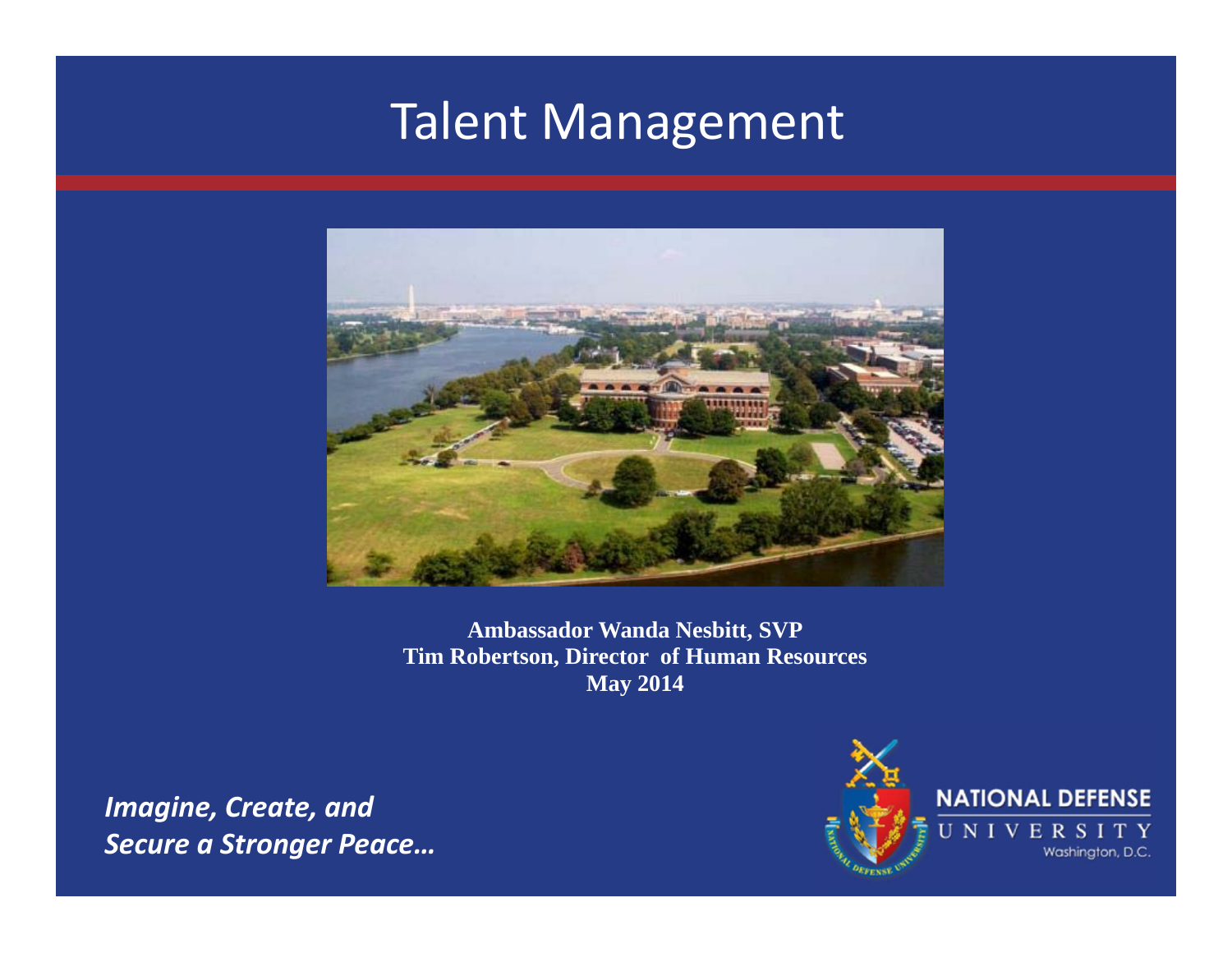

# Addition of Chief Operating Officer (COO)



#### GOALS:

- Strengthen Management at the Enterprise Level
- $\bullet$ Connect resource utilization to strategic goals
- $\bullet$ Senior-level engagement on select issues (e.g. Selective Early Retirement Boards)
- $\bullet$ STATUS:
- •• Over 70 applicants
- $\bullet$ ● Interviews to be conducted late-May to early-June
- $\bullet$ Executive Vice President (EVP)/COO to be on board by July 1, 2014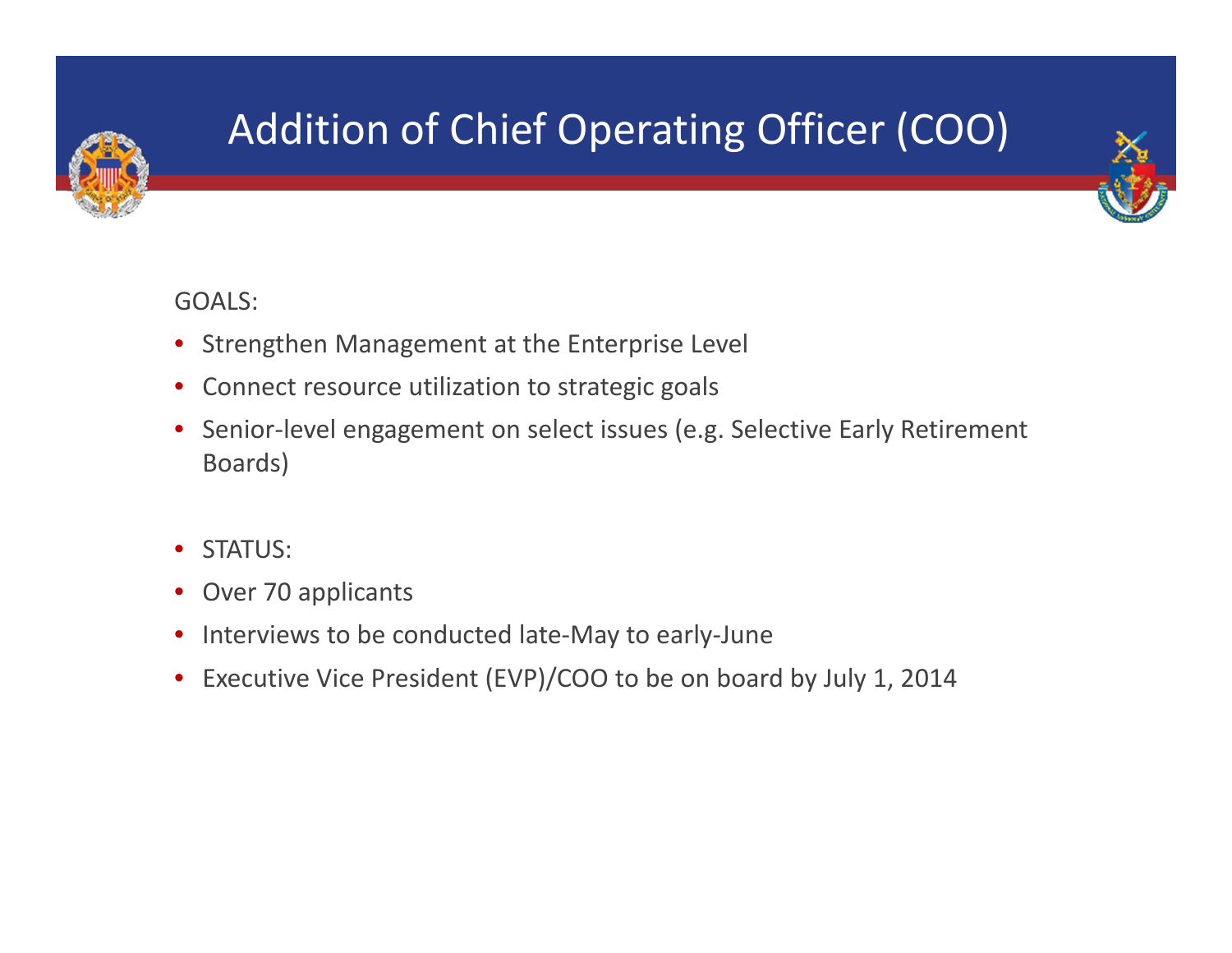

## Compensation Analysis



Provide Background on Compensation Study

What/When/How:

- Contract Issued in June 2013 Careerstone Group
- Focus Groups and Site Visits Internal and External ‐ Like Institutions

#### Why:

- Address 2012 Criticism of "High Grades"
- $\bullet$ Oversight of J7 and OSD
- Lack of Holistic Picture (One Blue Folder at <sup>a</sup> time!)
- Improve Recruiting and Retention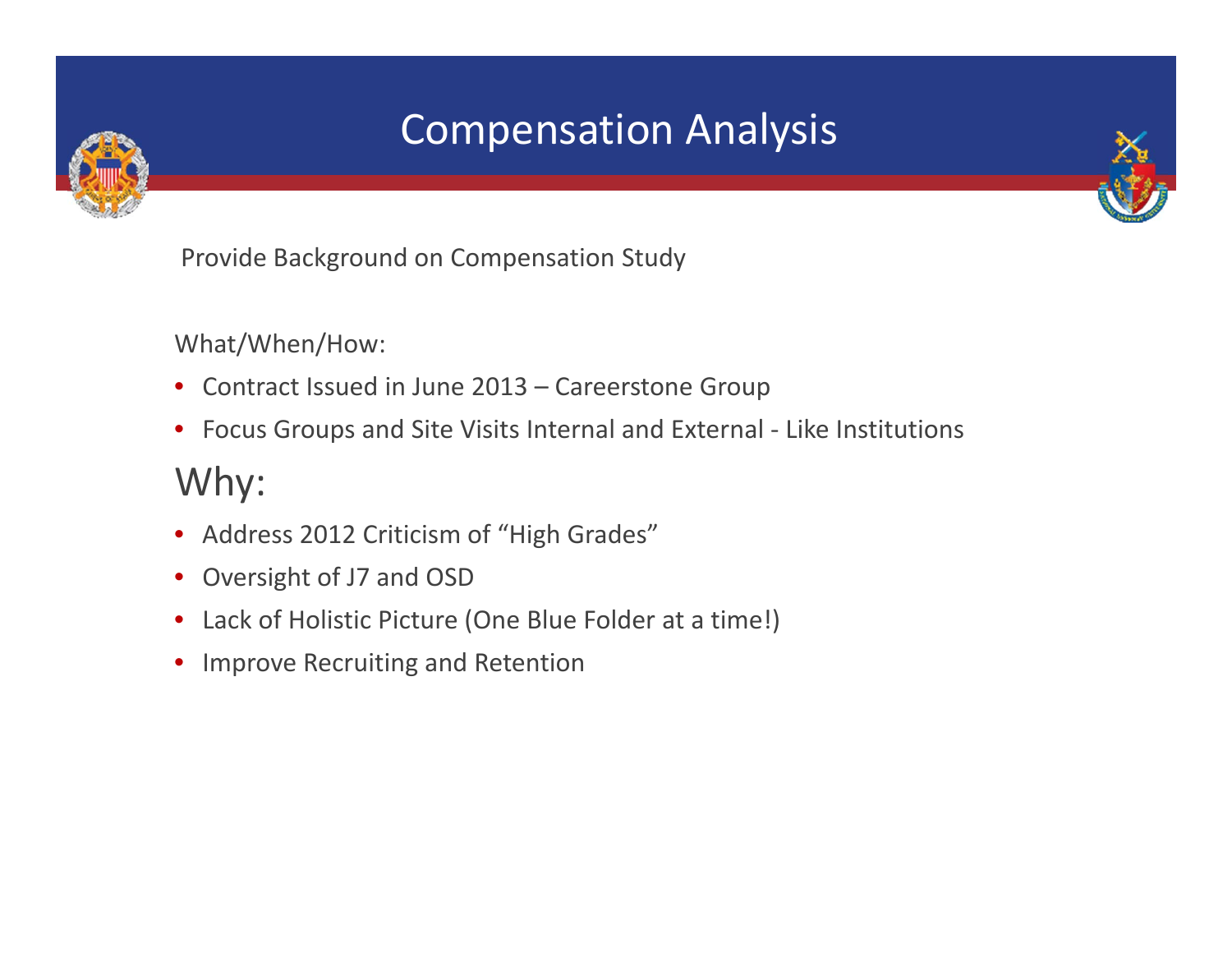

### Compensation Analysis



Summary of Major Findings by Contractor

The study recommends NDU address the following to improve talent acquisition:

- Funding uncertainties, and faculty recruitment, renewal, and hiring could be improved through an enterprise approach to talent acquisition
- - Improved linkage between renewals and performance may resolve process inconsistencies
- - Hiring decision transparency may significantly improve the faculty hiring cycle.
- A centralized authority or committee for human capital management decisions may result in improved, expedited processes, achieving efficiency in the talent acquisition process.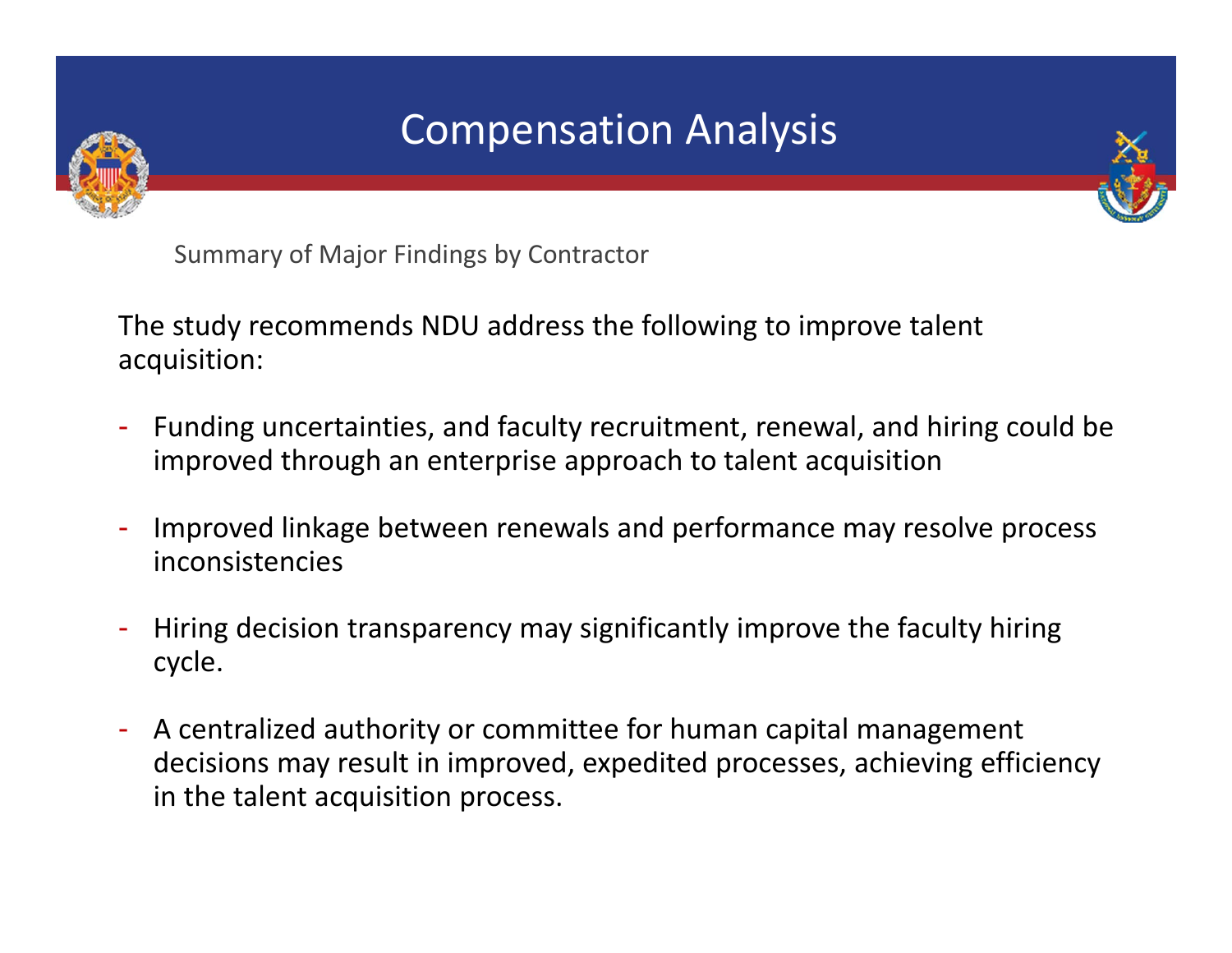

## Human Capital Council



Established Strategic Human Capital Board

GOALS:

- •Improve Recruiting and Retention
- $\bullet$ Review/revise talent management policy across the enterprise level
- • Improve coordination to better align Human Capital assets to NDU strategic goals and Officer Professional Military Education Policy (OPMEP) requirements

#### STATUS:

- Charter Developed and Signed
- •First Meeting Held 7 May – All Components Represented
- Working Group established on Performance Mgt